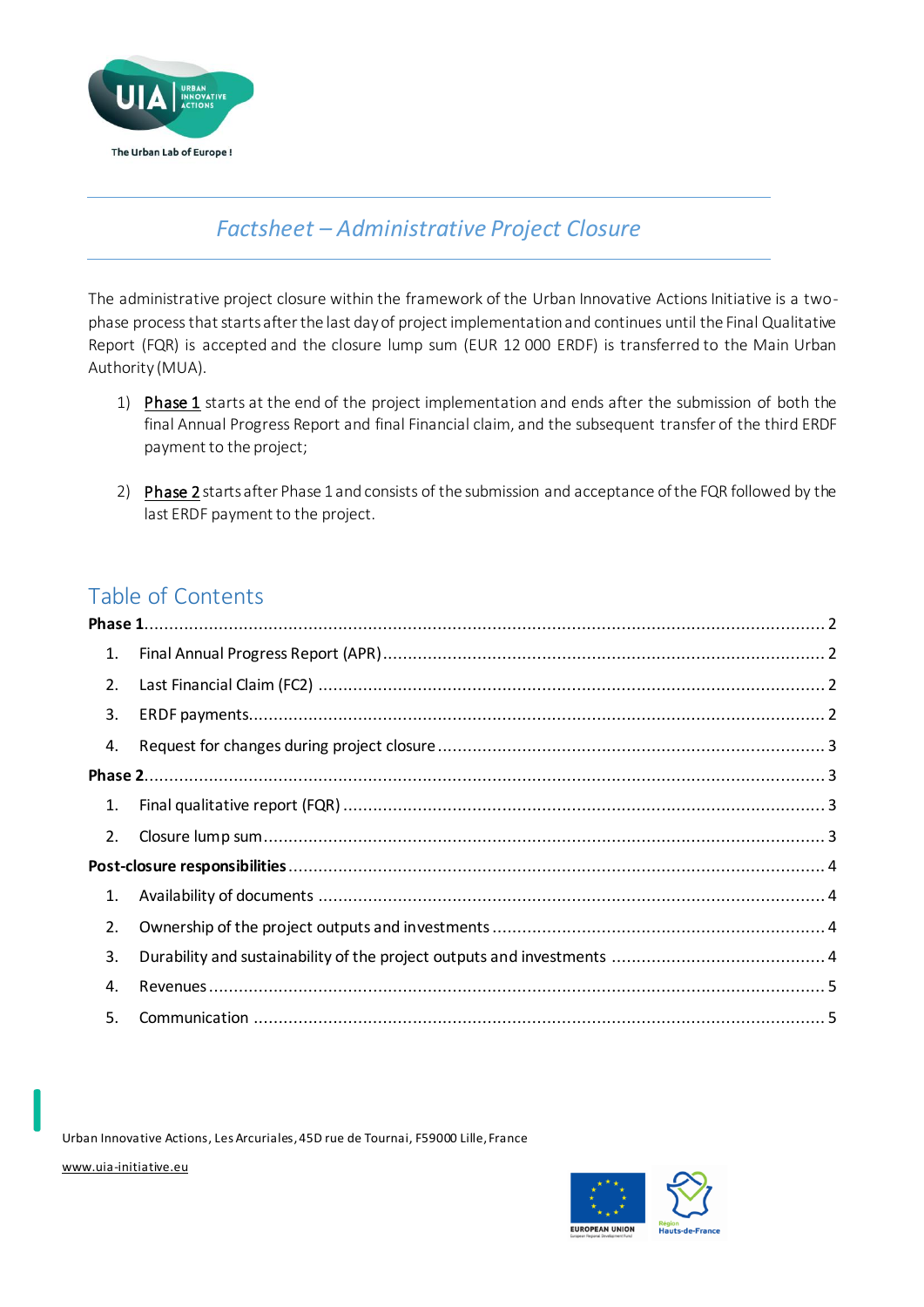## Phase 1

<span id="page-1-0"></span>Phase 1 of the administrative closure starts after the last day of the project implementation and it includes the preparation and submission of the final APR and FC2.

### <span id="page-1-1"></span>1. Final Annual Progress Report (APR)

The final APR covers the last reporting period. The template is similar to the previous APRs submitted by the project. Its submission to the UIA Permanent Secretariat (UIA PS) on the Electronic Exchange Platform (EEP) should happen at the latest 3 months after the project end date<sup>1</sup>.

### <span id="page-1-2"></span>2. Last Financial Claim (FC2)

FC2 must be submitted on the EEP at the latest 3 months after the project end date.

- Any cost incurred after the project end date is covered by the lump sum for closure (EUR 12 000 ERDF).
- Expenses incurred prior to the end date can still be invoiced and paid after the project end date. In any case,these expenses must be paid for by the project before the submission of the FC2 to the First Level Controller (FLC) on the EEP. For instance: the final event of the project takes place one day before the end date of the project. The related expenses are invoiced 2 weeks later and paid 6 weeks later. These expenses can be included in FC2 if they are paid before FC2 submission to FLC.
- The lump sum for closure is automatically included in FC2. However, its payment is postponed until the acceptance of the FQR.

Following the submission of FC2 the project partnership must ensure that the necessary supporting documents (audit trail) are provided to the FLC for validation of the project expenditure as well as the appropriate access to the project investments during an on-the-spot verification the may be carried out by FLC and UIA related organisations (e.g.: UIA PS, European Commission, Entrusted Entity,…).

### <span id="page-1-3"></span>3. ERDF payments

The approval of both the final APR and FC2 leads to release of the third ERDF payment to the project.

As a reminder, the first ERDF payment is paid to the project following the completion of the Initiation Phase; it consists of an advance equivalent to 50% of the ERDF budget of the project. A second advance equal to 30% of the budget is transferred following the approval of FC1. The payment of the lump sum for closure is conditional to the acceptance of the FQR; it is the fourth and final payment to the project.

Example: A project has a total budget of EUR 1 250 000 corresponding to EUR 1 000 000 ERDF (80% ERDF rate) and EUR 250 000 of contribution (20% of project budget). At the end of the project implementation, the total eligible costs (TEC) reported by the project amount to EUR 1 250 000 (scenario 1), EUR 900 000 (scenario 2) and EUR 1 500 000 (scenario 3). In terms of ERDF payment, we have:

|                             | Corresponding       | TEC = EUR 1,250,000   TEC = EUR 900,000 |                                                            | TEC = EUR 1,500,000 |
|-----------------------------|---------------------|-----------------------------------------|------------------------------------------------------------|---------------------|
| Phase                       | <b>ERDF</b> payment |                                         | ERDF payment (EUR) ERDF payment (EUR)   ERDF payment (EUR) |                     |
| <b>End Initiation Phase</b> | 50%                 | 500 000                                 | 500 000                                                    | 500 000             |
| FC1                         | 30%                 | 300 000                                 | 300 000                                                    | 300 000             |
| FC <sub>2</sub>             | 20% - EUR 12 000    | 188 000                                 | 92 000                                                     | 188 000             |
| <b>FQR</b> accepted         | EUR 12,000          | 12 000                                  | 12 000                                                     | 12 000              |
| <b>Total</b>                | 100%                | 1 000 000                               | 720 000                                                    | 1 000 000           |

 $1$  The project end date refers to the end of the project implementation; see also the section on definitions and Article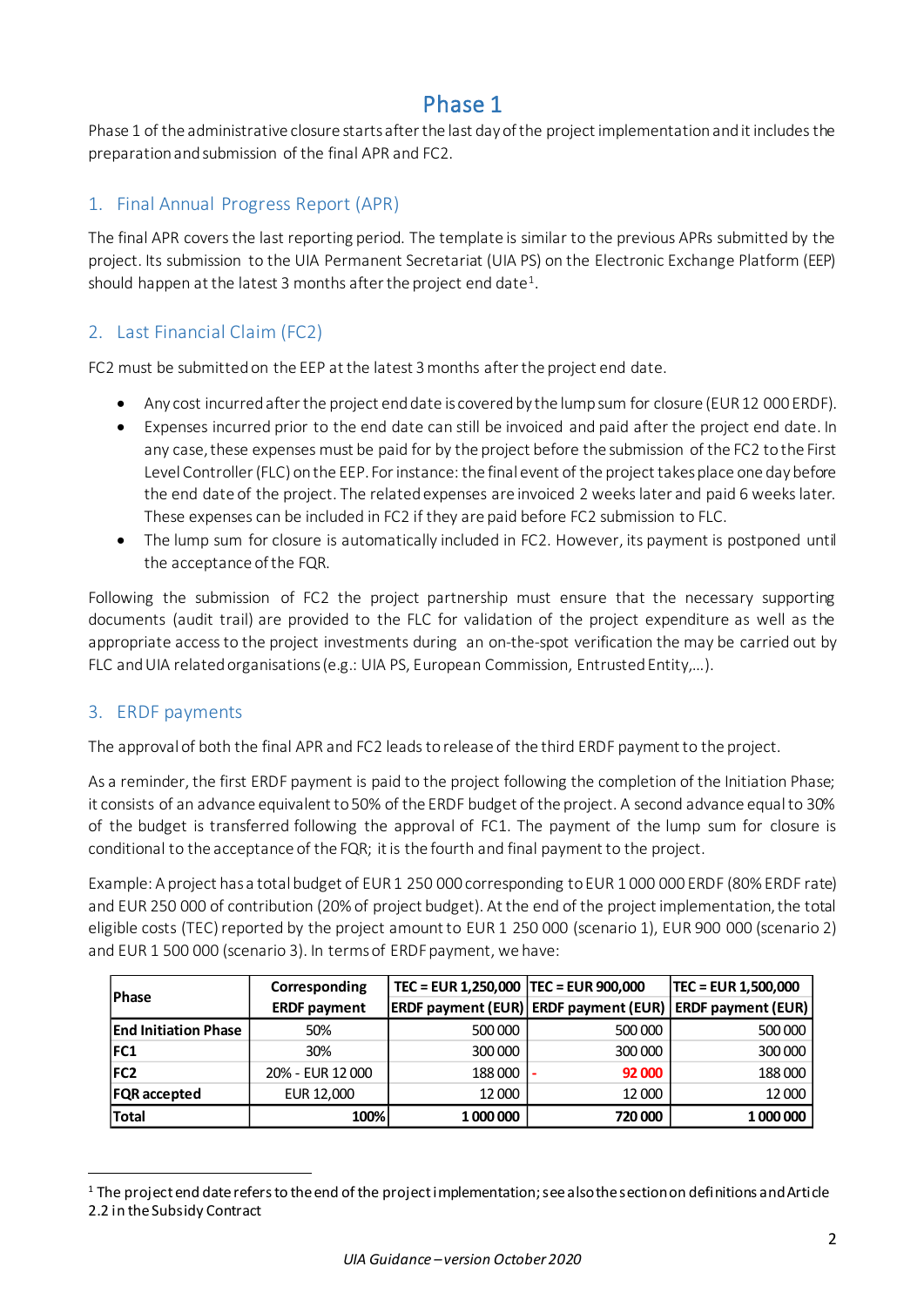Note that the third ERDF payment in scenario 2 corresponds to a recovery of unused ERDF advances received by the project. In this case, the project must reimburse EUR 92,000 ERDFto the Certifying Authority (in charge of ERDF payments to the UIA project).

#### <span id="page-2-0"></span>4. Request for changes during project closure

No request for major changes should be submitted later than 2 months before the project end date except for changesto the budget. These can be requested up to the submission of the FC2 to the FLC, provided they are limited to mere technical budgetary changes. Such budget changes cannot be linked to any substantial changes to the project (i.e. changes in the partnership or work plan).

For instance: it may be deemed necessary to adjust the budget to the real spending profile of the project in case the 20% flexibility per PP, budget line or work package is breached. Therefore, the MUA in charge of the project should ensure that the final spending profile is consistent with UIA rules on budget flexibility.

# Phase 2

<span id="page-2-1"></span>Phase 2 of the project administrative closure is made of 2 main elements – the submission and acceptance of the Final Qualitative Report (FQR) and the payment of lump sum for closure to the project.

#### <span id="page-2-2"></span>1. Final qualitative report (FQR)

The FQR must be submitted by the project, one year after the end of the project implementation (please note that Call 5 projects may be subject to a more restricted timeline due to the end of the Initiative implementation on 31 December 2024). The FQR takes the format of an online questionnaire/survey, where the project reports on the experience implementing a UIA project and the main lessons learnt. The FQR is accessible online; a link will be provided by the Lead Officer at the end of the project implementation. The FQR contains several sections; the project should provide information and feedback on:

- the experiences of the UIA project implementation and operational challenges;
- the result indicators one year after the end of UIA project
- the added value of the UIA

The FQR has to be filled in by the MUA; the contribution of Project Partners and the UIA Expert could be required. As stipulated in the Subsidy Contract (Article 7.1.d), the FQR must be "submitted no later than one year after the project end date". While questions included in section 1 and 3 of the FQR can be answered already after the official end of the implementation phase, questions in section 3 (update on result indicators) can be completed only at the end the year following the official end date.

#### <span id="page-2-3"></span>2. Closure lump sum

After the acceptance of the FQR by the UIA PS, the final ERDF payment to the project is released (EUR 12,000); it covers the costs related to "project closure and transfer of knowledge".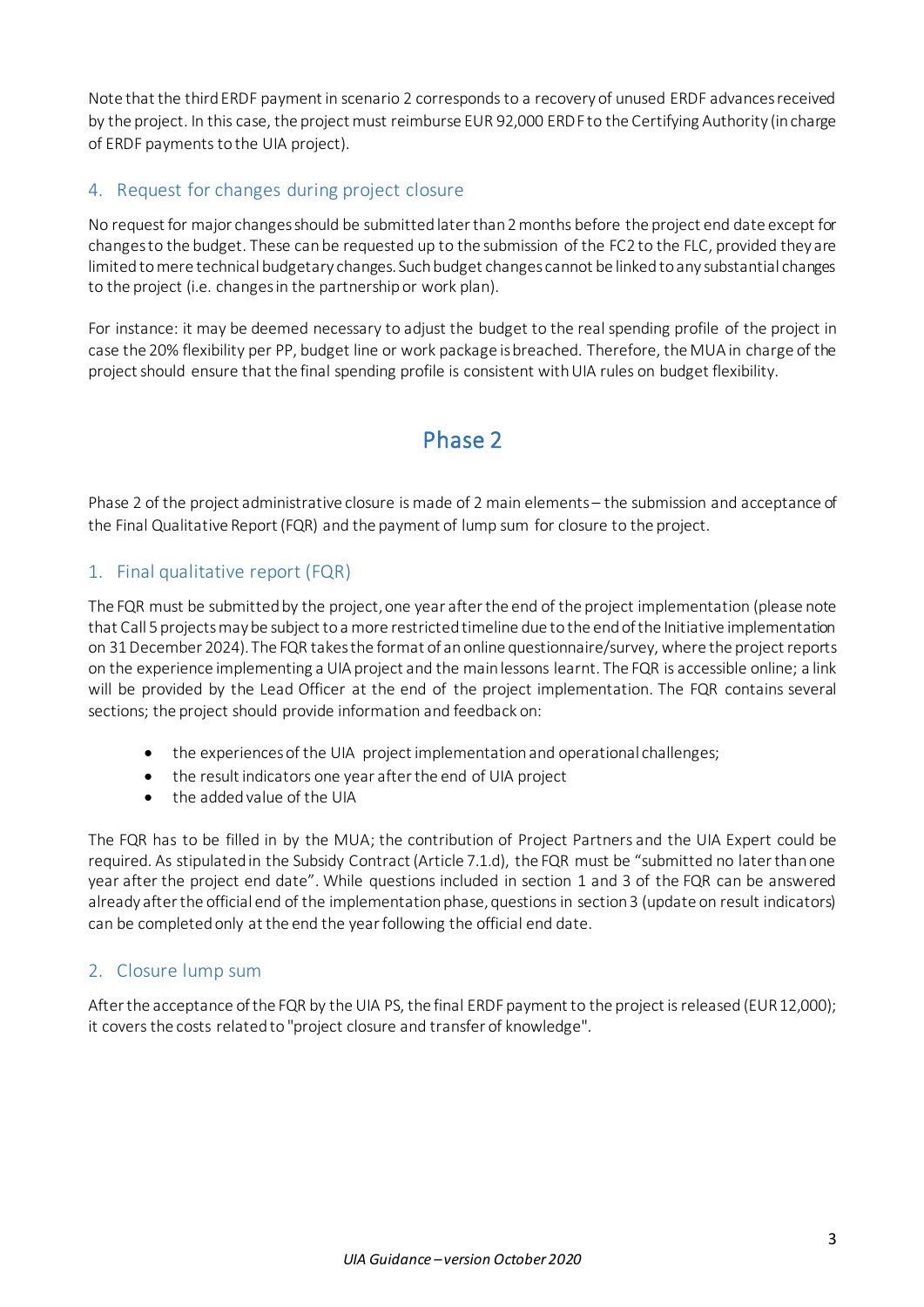# Post-closure responsibilities

### <span id="page-3-1"></span><span id="page-3-0"></span>1. Availability of documents

All accounting and supporting documents related to the project implementation must be made available not only during the lifetime of the project, but also after its end. Data about the project (e.g. subsidy contract, partnership agreement, project data, service contracts, public procurement documentation, rental agreements, etc.), documents related to the expenditure, controls and audits, and documents required to ensure an adequate audit trail must be properly archived ensuring compliance with the internal, national and EU rules. The documents can be kept either in the form of originals or in versions to be in conformity with the original on commonly accepted data carriers. Where documents exist in electronic form only, the computer systems used shall meet accepted security standards that ensure that the documents held comply with national legal requirements and can be relied on for audit purposes.

The project documentation has to be retained at least five years from the date when the final ERDF payment (lump sum for closure) is paid to the project. The MUA is responsible to ensure that the whole partnership complies with this requirement. This period shall be longer if there are on-going audits, appeals, litigation or pursuit of claims concerning the subsidy contract. In such cases, the project partners shall keep the documents until such audits, appeals, litigation or pursuit of claims are closed. Other possibly longer statutory retention periods, as might be stated by national law, remain unaffected.

The documentation has to be made available in case of audit and control missions by UIA bodies (Second Level Controllers, Entrusted Entity, Certifying Authority and UIA PS) or other EU institutions (e.g. Court of Auditors,  $OLAF<sup>2</sup>...$ ).

### <span id="page-3-2"></span>2. Ownership of the project outputs and investments

The project outputs and results having the character of investments in infrastructure or productive investments implemented as part of the project activities have to remain within the project partnership and the related project partner for at least five years following the final ERDF payment to the MUA.

#### <span id="page-3-3"></span>3. Durability and sustainability of the project outputs and investments

All project main outputs (incl. investments) delivered during the project lifetime have to remain operational and continue to serve their purpose for at least the respective period of the five years to ensure the project durability. Should there be any substantial modifications within the 5 years of the final payment to the project related to:

- a cessation of operation;
- a relocation outside the project area/ EU
- a change in ownership giving a firm or a public body an undue advantage
- a substantial change affecting the nature objectives or implementation conditions of the investment which would result in the undermining of its original objective

The UIA PS must be immediately informed by the MUA. Should there be no immediate information or due justification, unduly paid sums may be recovered by the Initiative.

If project investments are unfinished at the end of the project implementation period in a way that would prevent the project and investmentsdurability and sustainability, the MUA is responsible for completing them

<sup>1</sup> <sup>2</sup> The European Anti-Fraud Office (OLAF) is the EU body mandated to detect, investigate and stop fraud with EU funds.